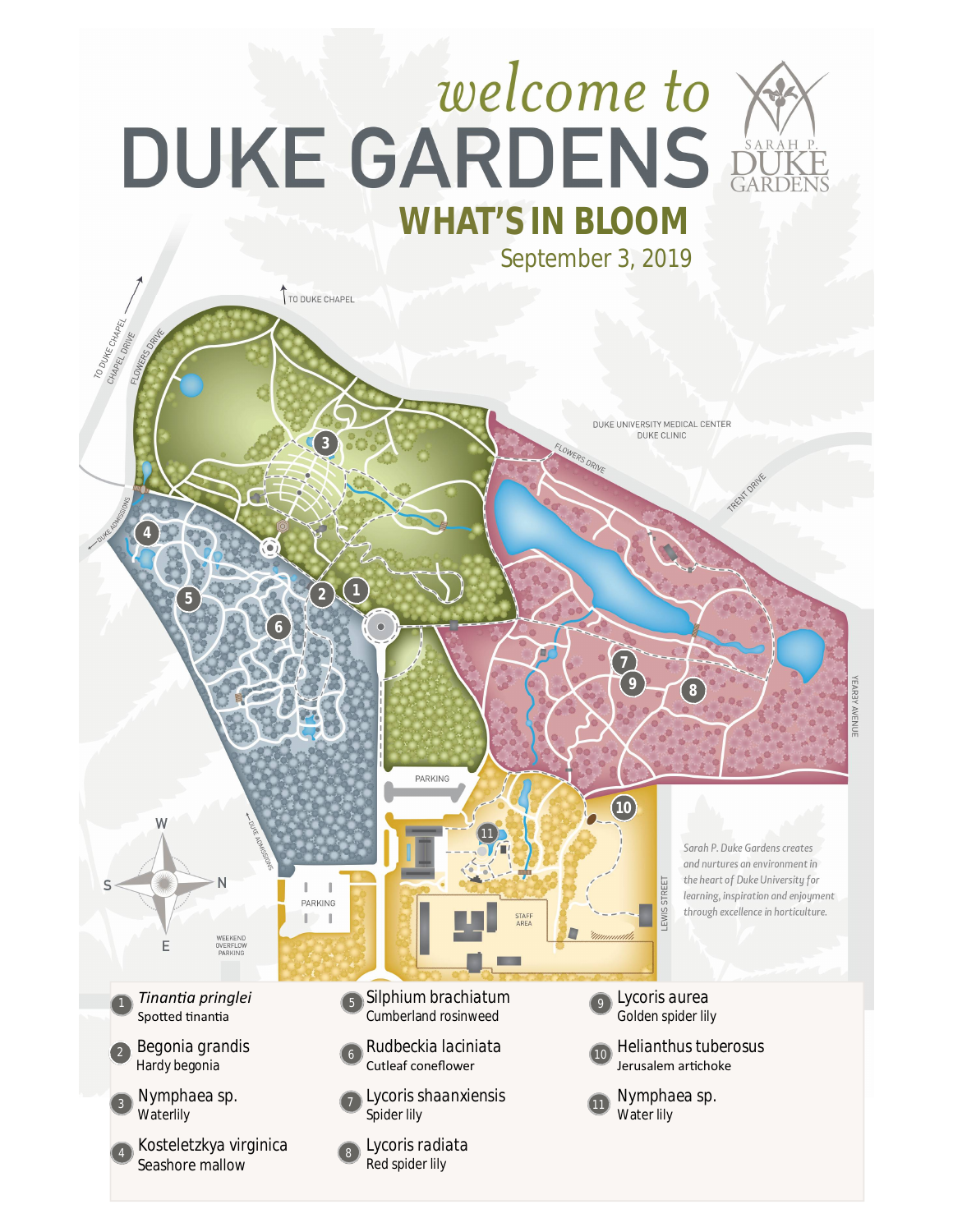# WHAT'S IN BLOOM



September 3, 2019

### **BLOMQUIST GARDEN OF NATIVE PLANTS**

*Callicarpa americana* Beautyberry *Chamaecrista fasciculata* Patridge pea *Collinsonia canadensis* Richweed *Eurybia divaricata* White wood aster *Helianthus* sp. Sunflower *Hibiscus coccineus* Scarlet rosemallow *Kosteletzkya virginica* Seashore mallow *Lobelia cardinalis* Cardinal flower *Lobelia puberula* Downy lobelia

*Rudbeckia laciniata* Cutleaf coneflower *Scutellaria montana* Large-flowered skullcap *Silphium asteriscus* Starry rosinweed *Silphium brachiatum* Cumberland rosinweed *Silphium terebinthinaceum* Prairie dock *Vernonia noveboracensis* New York ironweed

#### **DORIS DUKE CENTER GARDENS**

*Gaura lindheimeri* Gaura *Hedychium* sp. Ginger lily *Helianthus tuberosus* Jerusalem arƟchoke *Hibiscus* sp. Hibiscus *Hydrangea paniculata* Panicle hydrangea *Lagerstroemia indica* Crape myrtle

*Nymphaea* sp. Waterlily *Hylotelephium spectabile* Showy stonecrop *Zinnia* sp. Zinnia

#### **CULBERSON ASIATIC ARBORETUM**

*Barnardia japonica* Squill *Hedychium coccineum* Gingerlily *Hedychium coronarium* White butterfly lily *Hylotelephium spectabile* Showy stonecrop *Lagerstroemia indica* Crape myrtle *Lycoris aurea* Golden spider lily *Lycoris radiata* Red spider lily *Lycoris* shaanxiensis Surprise lily

*Lespedeza thunbergii* Bush clover *Musa veluƟna* Pink hardy banana *Patrinia scabiosifolia* Golden lace

#### **HISTORIC GARDENS**

*Abelia grandiflora* Abelia *Anemone x hybrida* Anemone *Begonia grandis* Hardy begonia *ClemaƟs* sp. ClemaƟs *Hedychium* sp. Ginger lily *Hibiscus* sp. Hibiscus *Hylotelephium spectabile* Showy stonecrop *Lagerstroemia indica* Crape myrtle *Lespedeza thunbergii* Bush clover *Nymphaea* sp. Waterlily

*Rudbeckia* sp. Coneflower *TinanƟa pringlei* Speckled ƟnanƟa *TricyrƟs formosana* Toadlily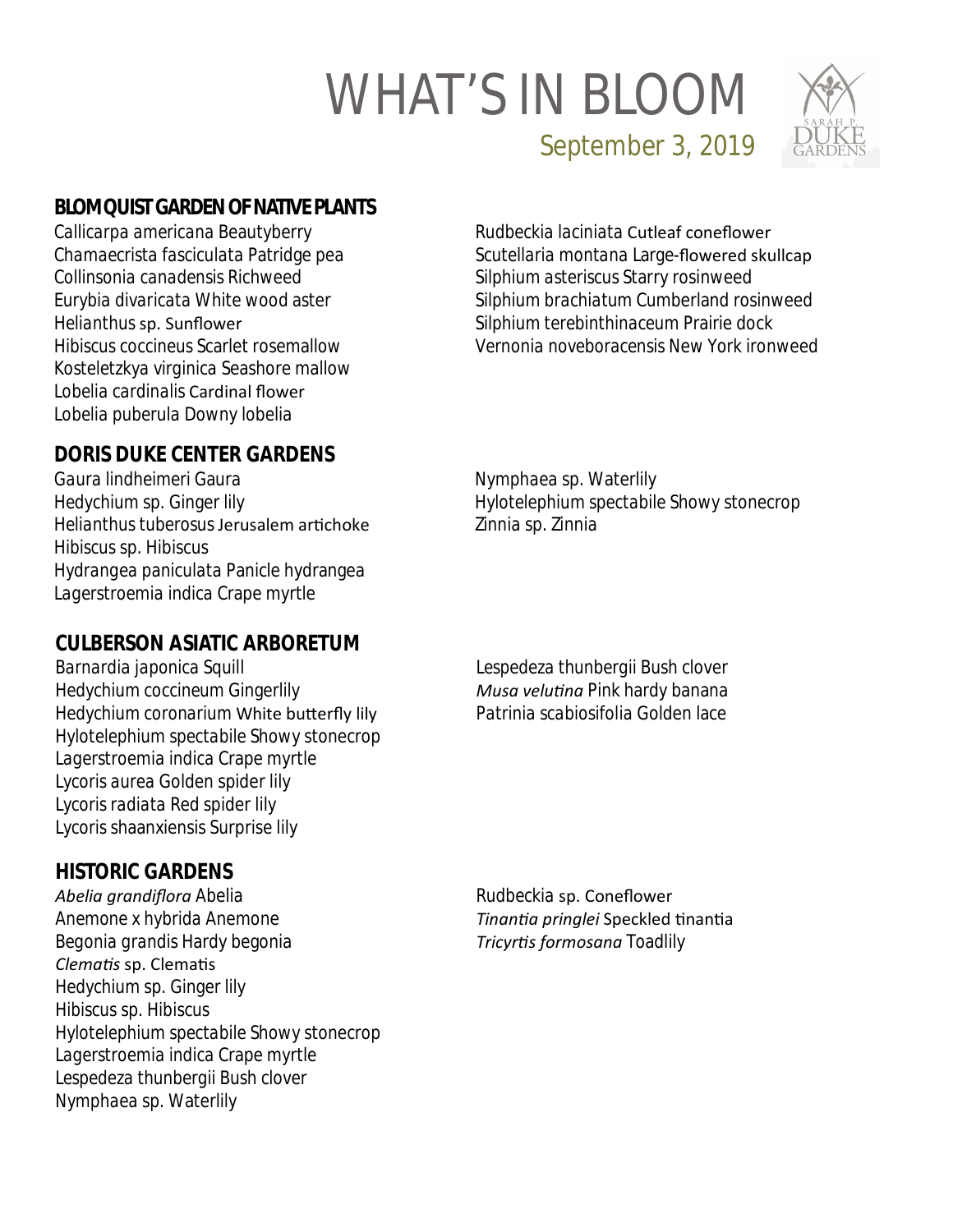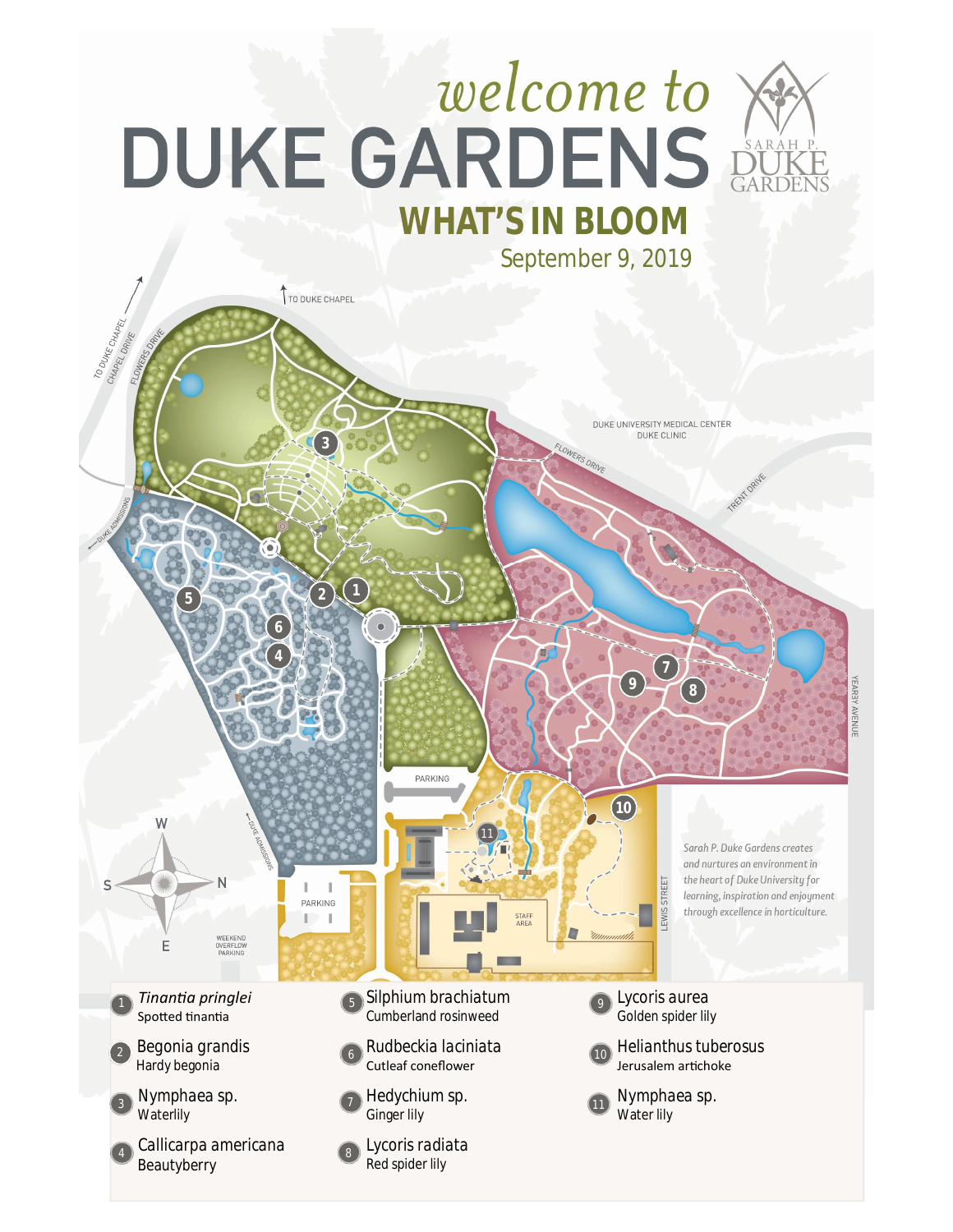# WHAT'S IN BLOOM



September 9, 2019

#### **BLOMQUIST GARDEN OF NATIVE PLANTS**

*Callicarpa americana* Beautyberry *Chamaecrista fasciculata* Patridge pea *Conoclinium coelesƟnum* Blue misƞlower *Coreopsis laƟfolia* Broadleaf Ɵckseed *Eurybia divaricata* White wood aster *Helianthus* sp. Sunflower *Hibiscus coccineus* Scarlet rosemallow *Kosteletzkya virginica* Seashore mallow *Lobelia cardinalis* Cardinal flower *Rudbeckia laciniata* Cutleaf coneflower

*Silphium sp.* Rosinweed *Silphium brachiatum* Cumberland rosinweed *Solidago* sp. Goldenrod *Vernonia noveboracensis* New York ironweed

#### **DORIS DUKE CENTER GARDENS**

*Gaura lindheimeri* Gaura *Hedychium* sp. Ginger lily *Helianthus tuberosus* Jerusalem arƟchoke *Hibiscus* sp. Hibiscus *Hydrangea paniculata* Panicle hydrangea *Hylotelephium spectabile* Showy stonecrop

#### **CULBERSON ASIATIC ARBORETUM**

*Hedychium coccineum* Gingerlily Hedychium coronarium White butterfly lily *Hylotelephium spectabile* Showy stonecrop *Lagerstroemia indica* Crape myrtle *Lycoris aurea* Golden spider lily *Lycoris radiata* Red spider lily *Lycoris* shaanxiensis Surprise lily

**HISTORIC GARDENS**

*Abelia grandiflora* Abelia *Anemone x hybrida* Anemone *Begonia grandis* Hardy begonia *Hedychium* sp. Ginger lily *Hibiscus* sp. Hibiscus *Hylotelephium spectabile* Showy stonecrop *Lagerstroemia indica* Crape myrtle *Lespedeza thunbergii* Bush clover *Nymphaea* sp. Waterlily *Rudbeckia* sp. Coneflower

*Lagerstroemia indica* Crape myrtle *Nymphaea* sp. Waterlily *Zinnia* sp. Zinnia

*Lespedeza thunbergii* Bush clover *Patrinia scabiosifolia* Golden lace

*TinanƟa pringlei* Speckled ƟnanƟa *TricyrƟs formosana* Toadlily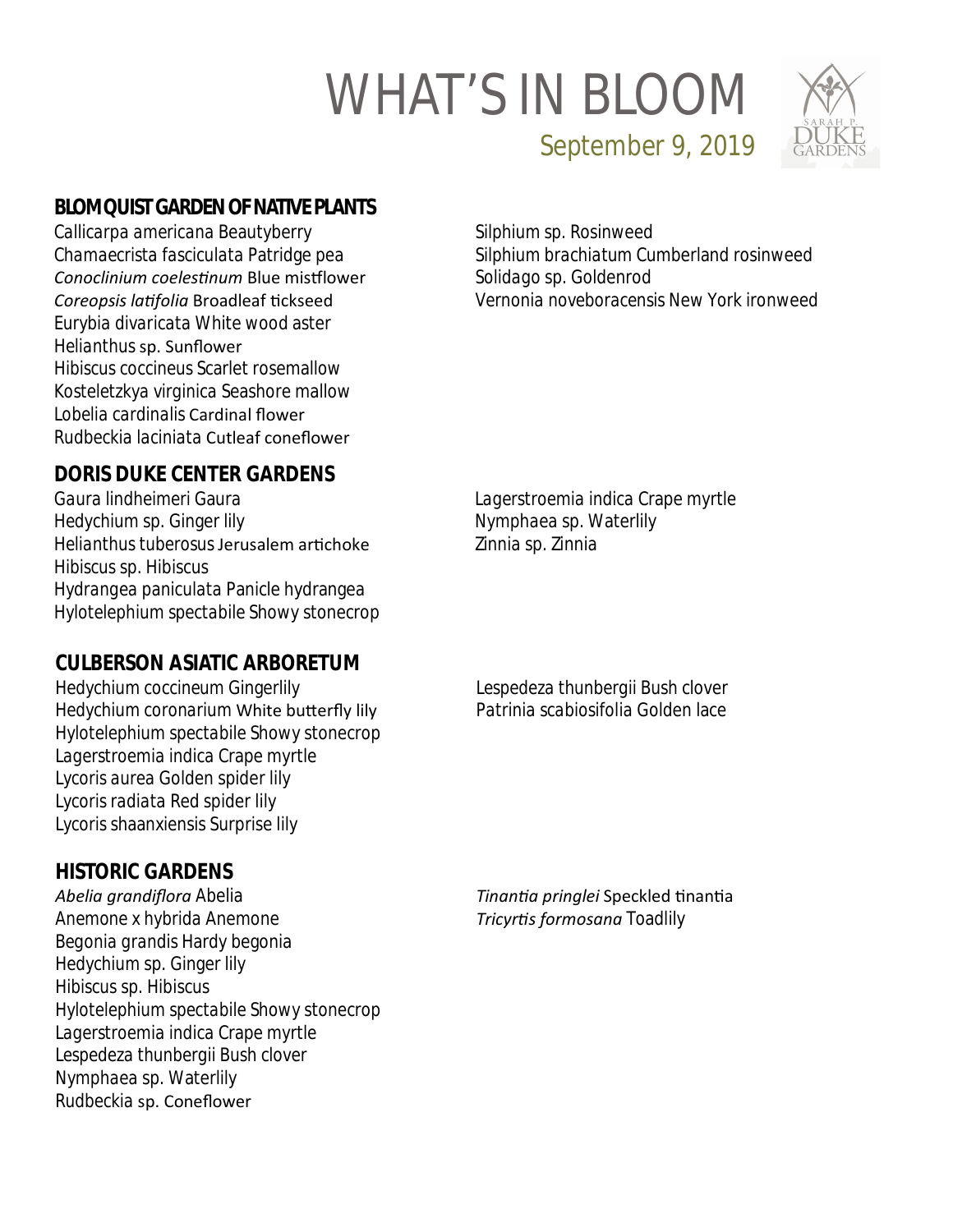